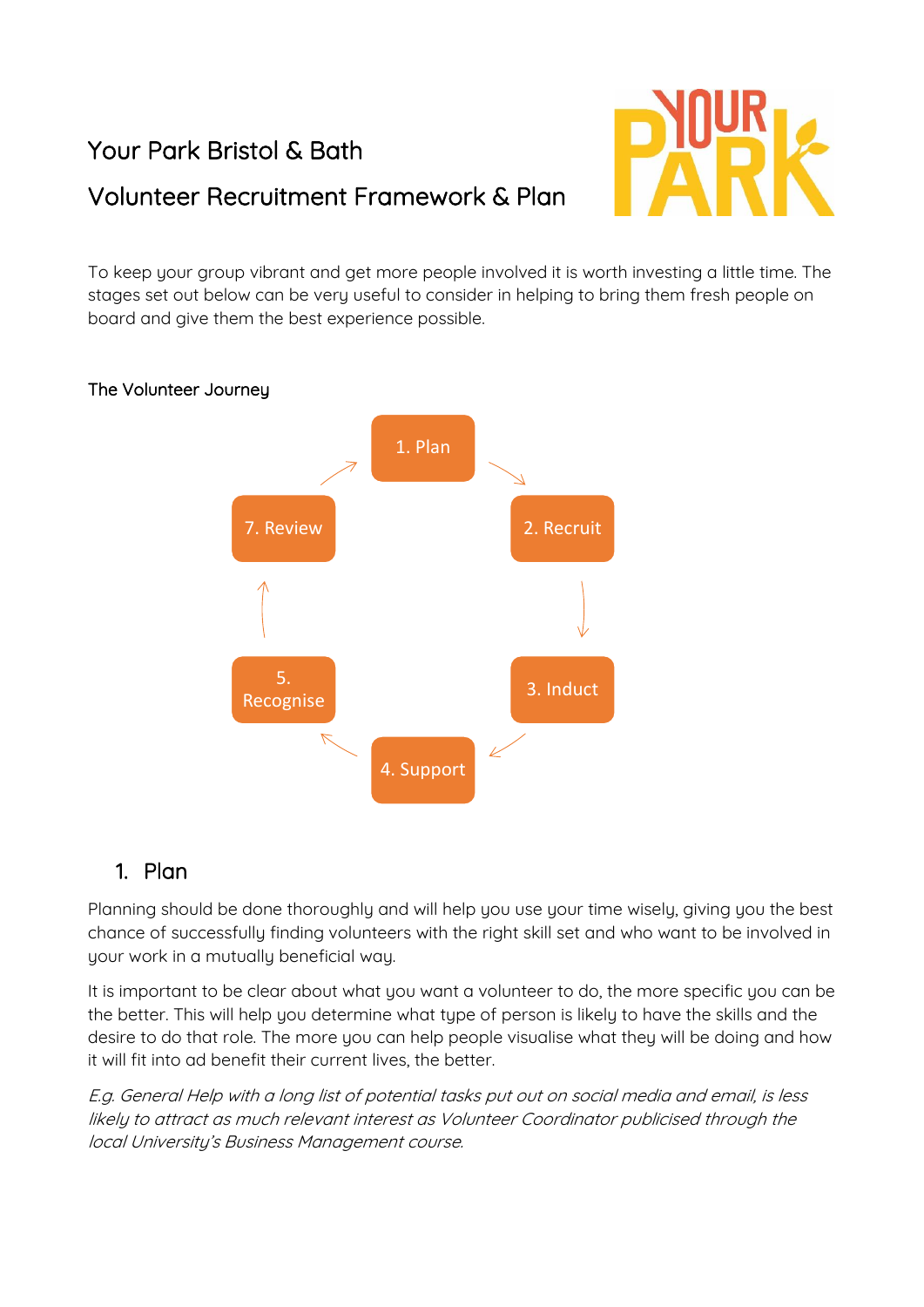#### Defining what and who you need

- 1. What do you want volunteers to do? You may need to split a few different tasks into separate opportunities.
- 2. What skills will someone need to support you? Create a list of the skills and/or experience people will need to do the role effectively and enjoy it.
- 3. What motivations will someone need to take on the role? Aside from a love of parks and green spaces, what motivations would likely attract someone to the role e.g. skills for a CV, working with people.
- 4. Who will be responsible for recruiting and inducting the new volunteers? Once recruited, it is essential that new volunteers have a good first experience with you to increase the chances that they stay. Ensuring there is someone who takes on this responsibility and has the time to do it is crucial.

ACTION: work through these questions. You may have a number of different volunteer roles or opportunities that you want to fill. Consider whether you have the capacity in your group to recruit all at once or whether this needs to be staged approach.

# 2. Recruit

#### Creating a role profile

Now you need to package up your requirements and get them in front of the people most likely to be interested.

Where possible, create a role profile using the attached template to give prospect volunteers something to read and consider, but at the very least, before recruiting you need to know:

- 1. Task/role title helpful when talking to people about what you are looking for.
- 2. Why we want you a summary of why you are hoping to recruit this voluntary support and the impact it will make on your group.
- 3. What you will be doing a summary of key tasks and responsibilities.
- 4. The skills you need a summary of the skills or experience needed to be successful.
- 5. What's in it for you tapping into the motivations for someone apply, what can you offer?

#### **Selection**

Before advertising you will need to decide on the selection process for your new volunteer. This could be as simple as having a chat on the phone and being invited to the next work party, or for roles with more responsibility, you may want to interview them. See the below table for examples.

#### Where to advertise

You now know what skills and experience you are looking for, to give you the best possible chance of success you need to get your role profile and in front of the people that meet your requirements, ideally taking as little of your time as possible.

#### Use your networks

Before advertising, it is always good to see whether you or your network could find the person you need: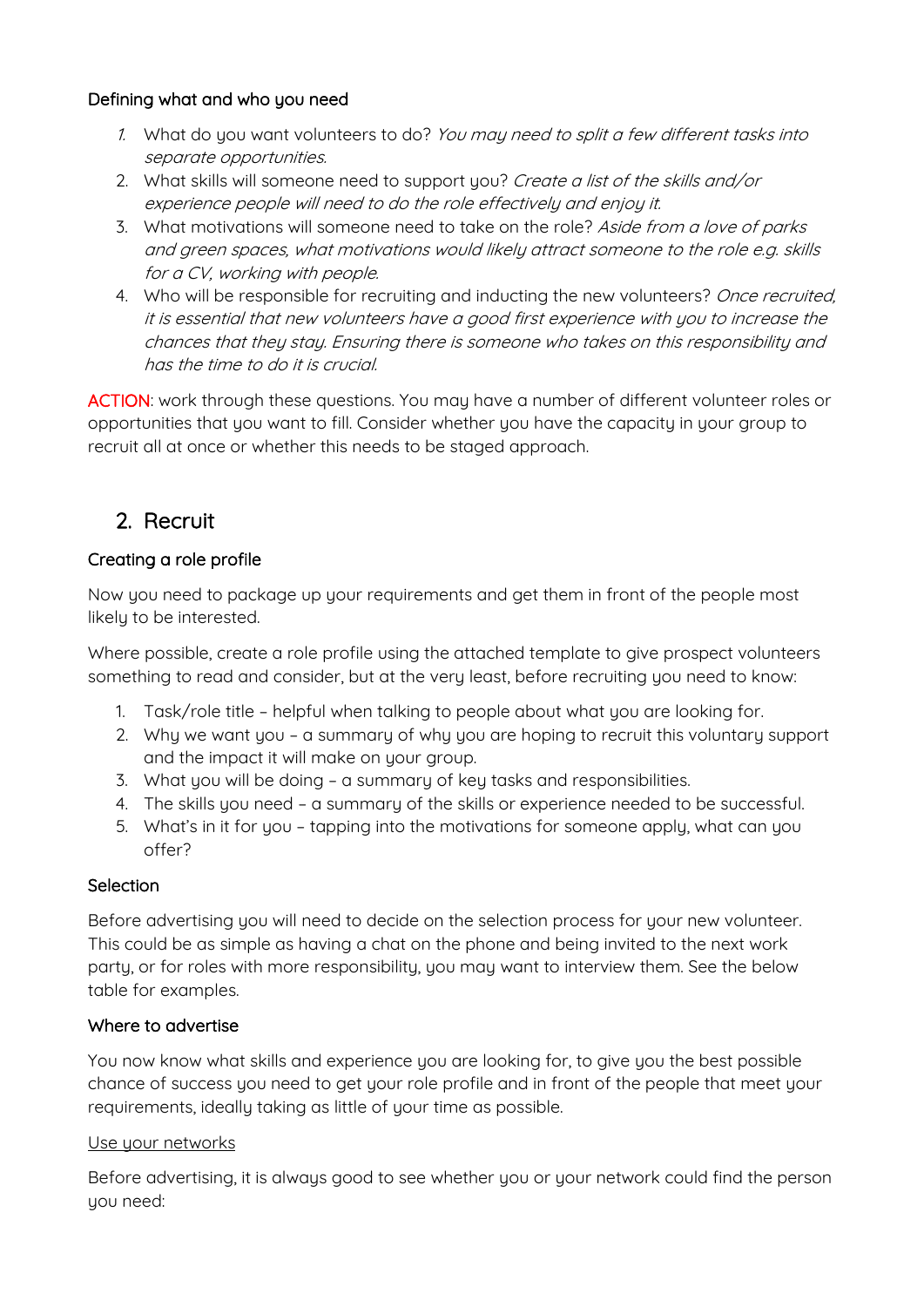- 1. Do you know someone with the skills and experience needed? A personal ask can be very flattering and get the result you need.
- 2. Ask your wider network whether they know anyone suitable. Your committee or volunteer group or even the people on your email list may be able to make an approach on your behalf.

#### Advertising

If personal approaches haven't proven fruitful, it's time to cast your net wider. Here is it crucial to try and reach your target candidate where they are, rather than taking a one size fits all approach.

Being as strategic as possible about where you advertise will give you the best chance of recruiting someone suitable for the role.

| Role                               | Skills & experience<br>needed                                            | Potential recruitment<br>channels                                                                                                              | Selection process                                                             |
|------------------------------------|--------------------------------------------------------------------------|------------------------------------------------------------------------------------------------------------------------------------------------|-------------------------------------------------------------------------------|
| Regular<br>work party<br>volunteer | Physically able,<br>committed, local,<br>teamwork, good<br>communication | Posters in the park and<br>local businesses, local<br>social media pages, local<br>community organisations.                                    | Quick chat on the<br>phone them come<br>and have a go at the<br>next session. |
| Social<br>media<br>volunteer       | Tech savvy, active<br>on social media,<br>good writing skills.           | Local universities. Local<br>youth groups. Local sixth<br>form schools.                                                                        | Meeting in the park<br>to talk through<br>expectations & what<br>to expect.   |
| Treasurer                          | Accounting,<br>financial<br>management, book<br>keeping                  | Reach Volunteering<br>(skilled volunteering<br>platform). Institute of<br>Chartered Accountants.<br>Local accountancy firms.<br>VOSCUR or 3SG. | Interview with the<br>group Chair and one<br>other.                           |

#### Example recruitment plan

#### ACTIONS:

- 1. Create role profiles using the role profile template
- 2. Use this table to create your recruitment plan
- 3. Advertise across the identified channels
- 4. Follow the identified selection process
- 5. Offer the role to the successful applicants

### 3. Induct

All new volunteers should have some form of induction appropriate to the role that are starting. This is to:

- Make them feel welcome
- Set expectations on both sides
- Understand their motivations and needs
- Provide any necessary training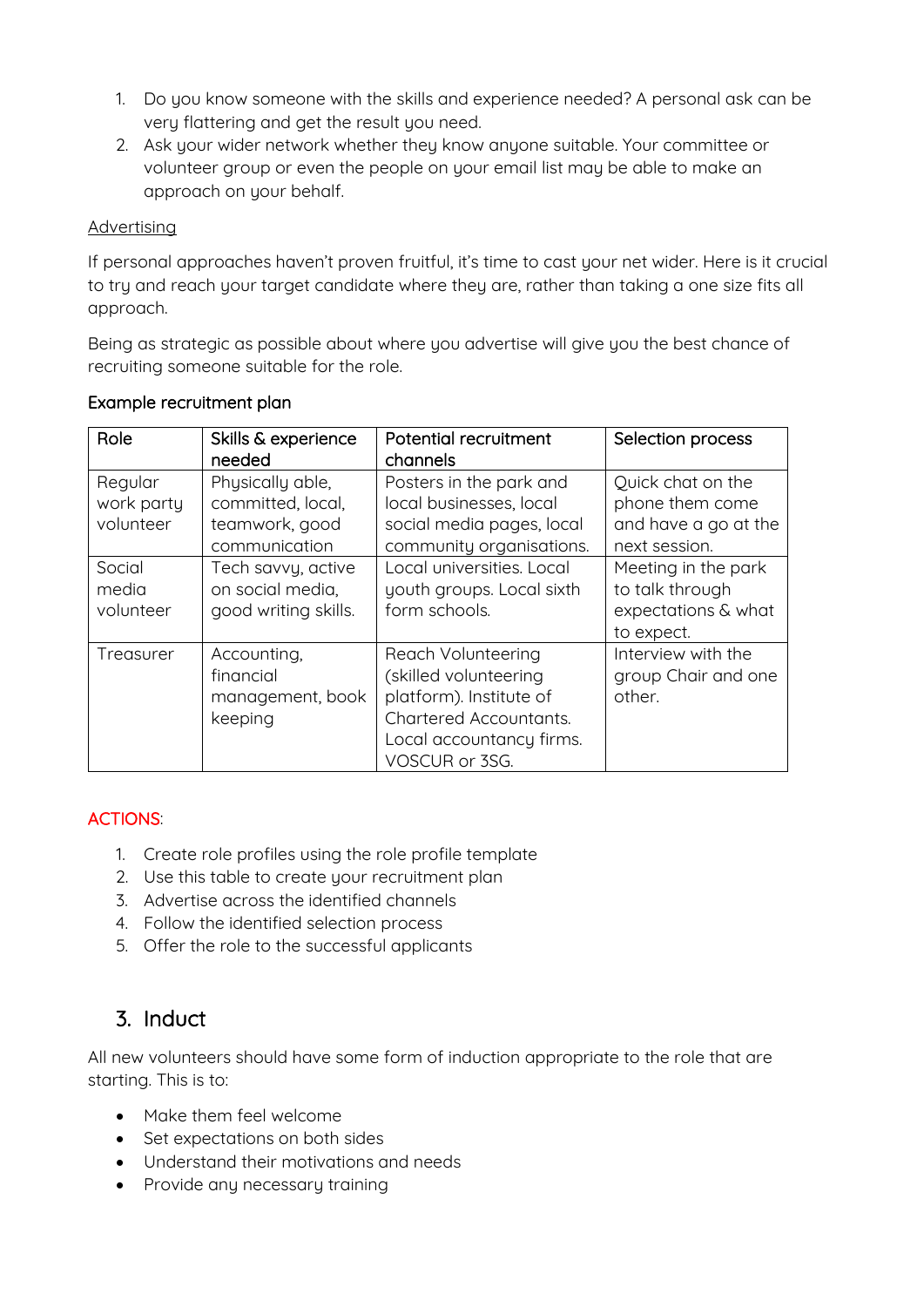#### Example induction plan

| Role                    | Welcome                                                                             |  |  |
|-------------------------|-------------------------------------------------------------------------------------|--|--|
| Regular                 | Before they come to the work party give them a call to explain what to              |  |  |
| work party<br>volunteer | expect and ask if they have any needs.                                              |  |  |
|                         | Do a round of introductions at the start of work parties welcoming new              |  |  |
|                         | people. Buddy with a more experienced volunteer for the day.                        |  |  |
|                         | Ensure that they have been given the appropriate tool talk before starting.         |  |  |
|                         | Take the time to have a chat with them during the work party. As them what          |  |  |
|                         | they want to get out of volunteers.                                                 |  |  |
| Social                  | Meet for a coffee in the park to talk through the role, the expectations, what      |  |  |
| media                   | they are trying to get out of the role.                                             |  |  |
| volunteer               |                                                                                     |  |  |
|                         | Introduce them to other key members of the group/committee.                         |  |  |
|                         | Talk through what you are trying to achieve through your social media<br>platforms. |  |  |
|                         | Have a period where you review their social media posts before they are<br>sent.    |  |  |
| Treasurer               | Ask about motivations and expectations during your informal interview.              |  |  |
|                         | Invite to attend next committee meeting to meet all key people.                     |  |  |
|                         | Arrange handover with outgoing Treasurer and provide a run through of the           |  |  |
|                         | systems and processes you use.                                                      |  |  |
|                         | Provide timeline with expectations for reports.                                     |  |  |
|                         | Hold regular check ins for first 3 months.                                          |  |  |

ACTION: use the above table to populate your induction plan and follow it.

# 4. Support

To retain your volunteers once they have started their role, you need to continue to meet your mutual expectations and their motivations for getting involved.

Keeping volunteers come downs to good people management and there are 4 key areas you can focus on across all your volunteering to help with this:

- 1. Fun volunteering should be enjoyable or have enjoyable elements. If volunteers are getting on with a fairly thankless task, consider how else you can bring fun into their experience.
- 2. Communication maintain open communication channels with your volunteers to treat them like your inner circle and keep them up to date. You could set up a Facebook group, or start an e-newsletter. The more you bring them in, the more included they will feel.